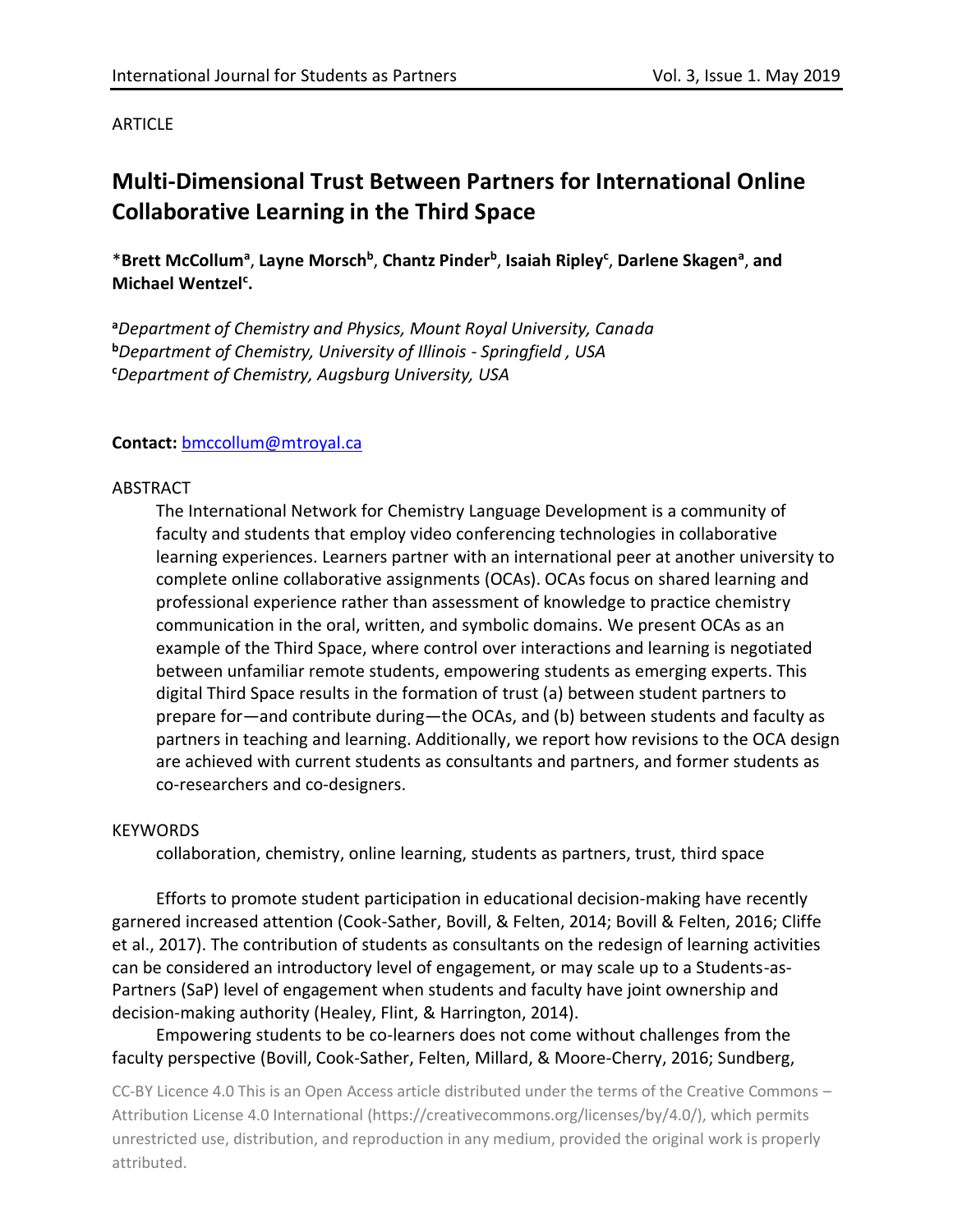Josephson, Reeves, & Nordquist, 2017; Murphy, Nixon, Brooman, & Fearon, 2017) or student perspective (Bovill et al., 2016; Cook-Sather et al., 2014). Faculty and students may have different motivations for partnership (Acai et al., 2017). Additionally, students—like faculty are individuals, and as a collective may not agree on a strategy to improve the educational experience (McCollum, Fleming, Plotnikoff, & Skagen, 2017; McCollum, Morsch, Skagen, & Shokoples, in press).

Given the various dynamics at play in SaP structures, the Third Space in higher education (Bhabha, 1994) provides valuable opportunities for partnerships as well as an interesting lens for examining these partnerships. Soja and Chouinard (1999) conceptualized Third Space as the lived space that coexists with the material and the representational. Gutiérrez (2008) describes the Third Space as a social environment of development "in which students begin to reconceive who they are and what they might be able to accomplish academically and beyond" (p. 148), providing a conceptualization of Third Spaces as physical, such as field work, or virtual, such as a shared web space. Third Spaces empower students to explore the boundaries of expertise outside of conventional hierarchies (Wegner, 2011), and can include digital spaces, constructed through digital technologies such as video conferencing, text messaging, and social media (Potter & McDougall, 2017). Drawing upon the conceptualizations of Gutiérrez and Potter and McDougall, a digital Third Space can refer to a space between the classroom (i.e., first space) and workplace (i.e., second space), in which the boundaries of learner and professional are blurred through online communication.

We present a case study of a semester-long international collaborative learning experience in a digital Third Space that actively engages students in multiple ways. First, current students contribute as consultants with faculty on the design of the experience. Second, current students partner with faculty and an international peer as co-learners that choose which professional skills they will prioritize during the experience, and determine how they will conduct the learning process based on their mutual needs. Third, former students partner with faculty as co-researchers, investigating the learning experience and impact. Fourth, former students partner with faculty as co-designers of the revised assignments to improve the experience and accentuate the impact. This case study will demonstrate the importance of trust in the Third Space. Specifically, it demonstrates that learners engage in a Third Space when they: (a) understand that deviation from traditional hierarchies is encouraged, (b) have confidence that their partner has the necessary ability and willingness to likewise prepare and contribute to meetings, and (c) trust that the assessment practice for a Third Space permits or even encourages failure as part of learning. We will reveal that students are initially hesitant to accept the role of co-learner but quickly transform through partnerships with faculty and with international peers as they embrace agency over their collaborative learning. We will examine how trust between partners in a Third Space is a foundation for the emergence of student ownership over learning. Ethical approval for this research was granted at each participating university.

#### CASE DESCRIPTION: ONLINE COLLABORATIVE LEARNING

# Undergraduate organic chemistry students in Canada ( $n_{MRU, 2016}$  = 57;  $n_{MRU, 2017}$  = 70) were connected with learners at two universities in the United States ( $n_{UIS,2016} = 65$ ;  $n_{UIS,2017} = 37$ ;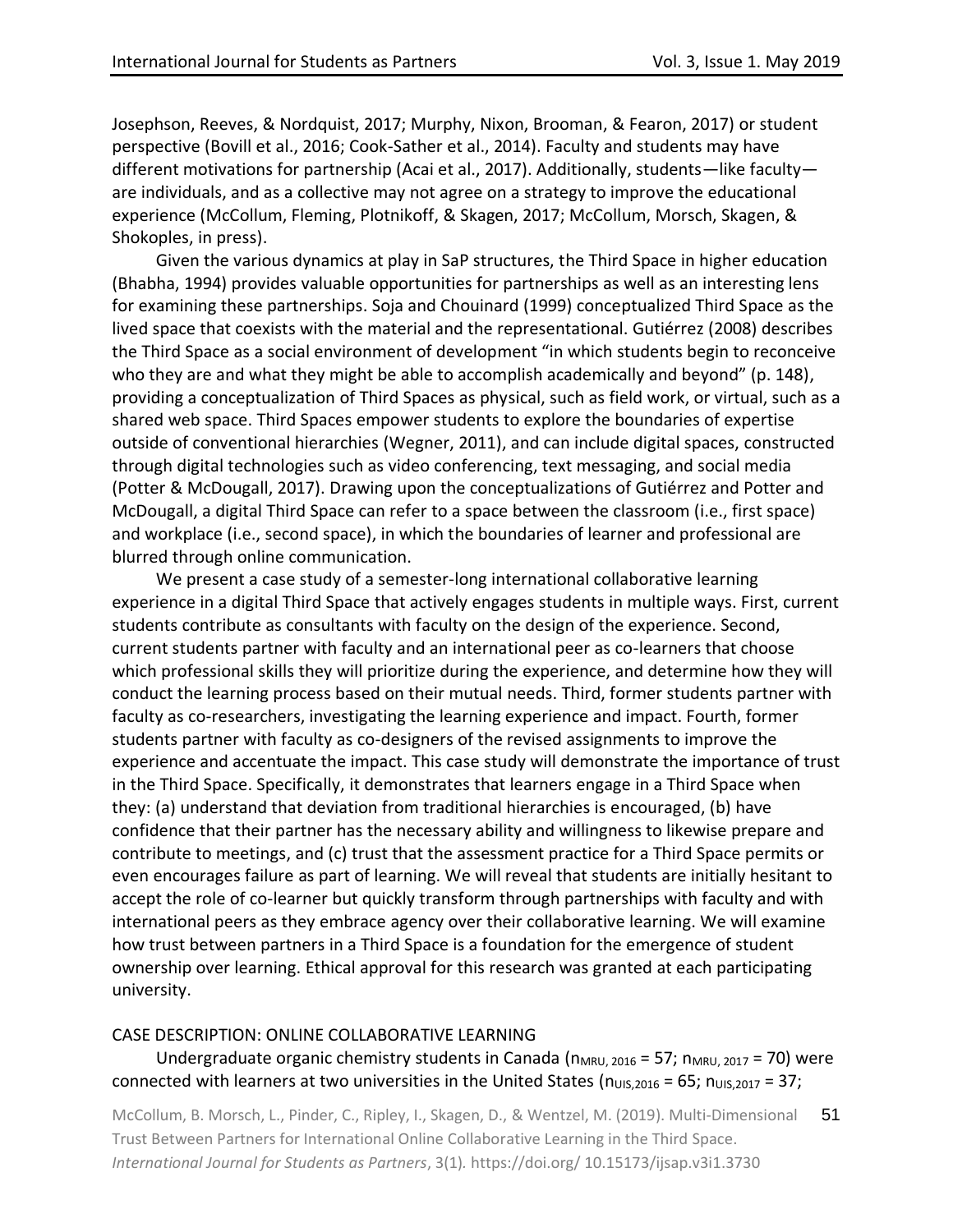$n_{A\cup,2017}$  = 38) for a series of online collaborative learning experiences in a second-year course. Students were grouped into teams of two or three so that at least one American student was paired with a Canadian student. Demographics on the student populations has been reported previously (Skagen, McCollum, Morsch, & Shokoples, 2018).

These online collaborative learning interactions are a Third Space where learners participate in realistic professional experiences. Students engage with a stranger in their field and conduct professional conversations using the internationally accepted terminology of the field (International Union of Pure and Applied Chemistry [IUPAC], n.d.). The impact of the online collaborations includes improved chemistry communication confidence and proficiency (Skagen et al., 2018; McCollum et al., in press), improved reading habits (McCollum & Morsch, 2019), emergence of professional identity (Skagen et al., 2018), and exposure to global aspects of scientific professions (Skagen, McCollum, Morsch, & Wentzel, 2019). Chemistry students are accustomed to a traditional lecture-based learning environment. There is period of adjustment as learners explore their roles in a Third Space, collaboratively negotiating shared expectations for the learning experience. For example, one student stated:

*Beginning the semester, I was a little uneasy about the online collaborative process. … As my partner and I began to trust one another, it became much more comfortable for me to reach out to my partner… This experience also serves another function of providing me with essential professional skills to be used in the future.*

The faculty role in this Third Space changed over time, with three significant contributions in the initial implementation. First, faculty collaborated to align their course curriculum and semester schedules (Skagen et al., 2018) to ensure that students could engage with each other as equal partners and that the courses still met departmental expectations. Second, faculty collaborated on the initial assignment design. Third, faculty connected international student pairs, and connected students with a new international peer if their partner dropped the course. Although faculty provided solutions for the course content questions, they did not assess student submissions for accuracy. Instead, students were encouraged to engage in a meaningful shared learning experience as a professional-in-training and to document the interactions. Faculty then provided feedback on the documentation as evidence of meaningful professional interactions.

These online collaborative assignments (OCAs) involved weekly web-based video chat with an international partner. The assignments were designed with the vision of stimulating team-based learning in a digital space that could connect learners that did not share a common classroom experience. In this way, students drew upon their developing content knowledge without relying on shared memories of what the instructor had done or said in the classroom. Learners were invited and challenged to explore connections between their expertise in chemistry, communications technology, and inter-personal professional interactions. This created a learning environment in which students were empowered to make decisions about how and when they would connect with their partner; how they would conduct their interactions; how they share the roles of learner, teacher, and expert with their partner; and which professional skills they would prioritize for development during the experience. For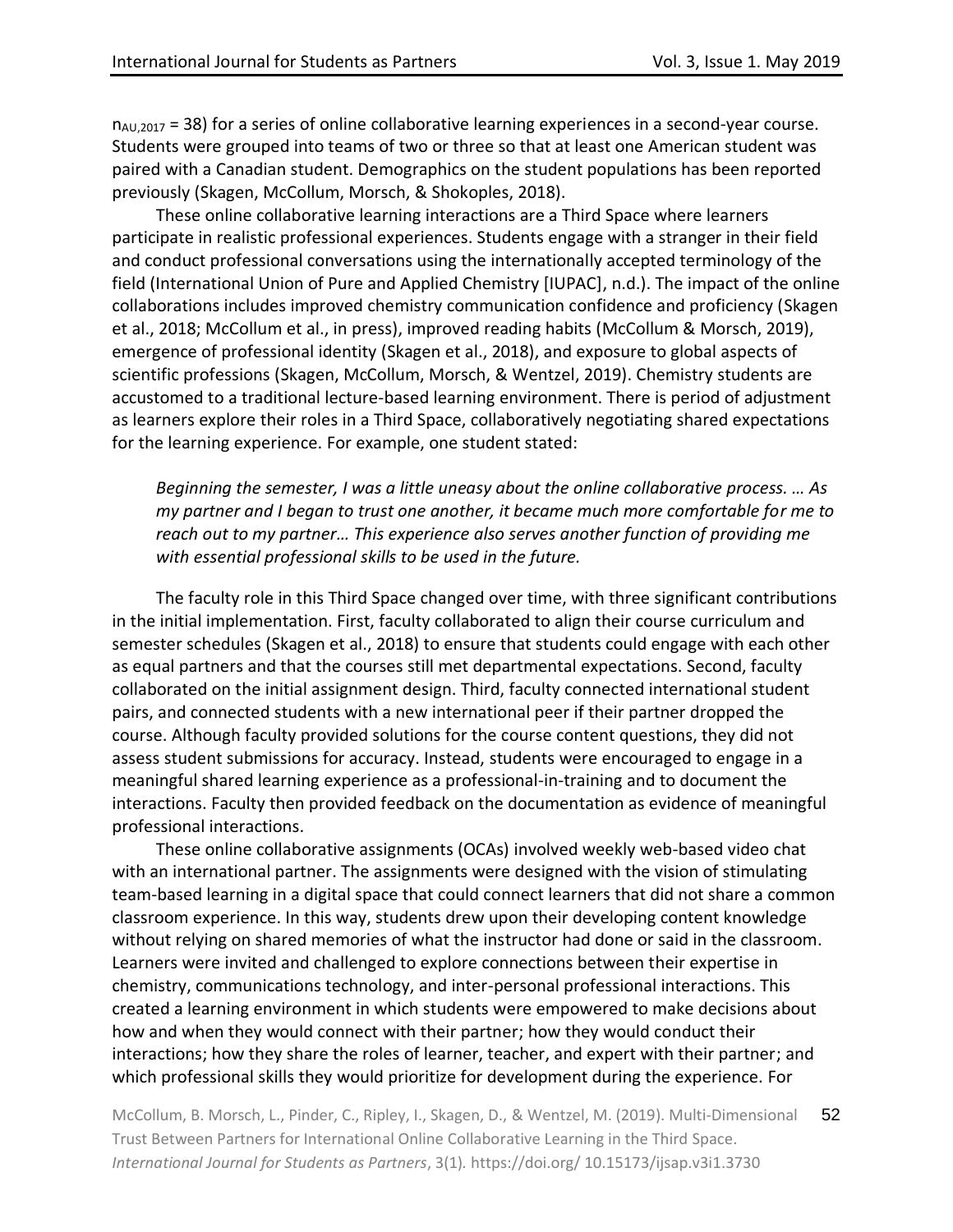example, some students reported learning how to conduct a meeting over video chat and how to facilitate the meeting effectively and efficiently. Others described learning how to move between roles of teacher and learner, sharing their understanding of course material and then pausing to patiently listen and constructively critique an explanation from their partner. Although there were similarities in how different partnerships functioned, the journey that each partnership went through to mutually negotiate their interactions in this digital Third Space was distinct. Faculty did not give direction on how partnerships were intended to function. They only identified a general means of communication (i.e., online video chat), provided shared tasks in accordance with the principles of collaborative learning (Barkley, Major, & Cross, 2014), and chose an assessment practice that would encourage learners to explore the possibilities inherent in collaborative learning as opposed to the outcome (Skagen et al., 2018).

If the design of the experience had stopped here, faculty would have maintained significant authority over the experience. An authentic faculty-student partnership was organized to co-investigate, co-research, and co-design future implementations of the experience. Since the first implementation, students have engaged in redesign of the experience as consultants and partners and informed the redesign as co-researchers. Over time, the online collaborative learning experience has evolved into a Third Space where students and faculty collaborate as partners.

#### **Current students in the third space**

Although faculty support students through the experience by connecting them and providing a course-content purpose to initially stimulate their interactions, student partners take ownership over their shared experience. They co-create the social interactions and conversational boundaries, navigating and negotiating their relative expertise. In this way, student partners determine whose knowledge counts, and what personal experiences are valued in the professional interaction.

Through interviews and reflection assignments, students commonly discussed nervousness and the awkwardness of working with remote colleagues for the first time. Many of the students reported how these feelings pushed them to put more effort into preparation before the online meetings, which then made the collaborative work more successful. This instance of Social Comparison Concern (Festinger, 1954) appeared to yield a positive outcome of increased effort due to participants feeling accountable to their partners.

As the OCAs progressed, most student pairs realized that the different styles of their professors added value to their learning. The process of negotiating together towards a shared understanding was worth the initial discomfort. Additionally, the students reported dual roles as teachers and learners where they would alternate who would explain a specific concept and draw upon their classroom experiences. The partners had to determine together how to best develop shared understanding of the content. This consensus building allowed the students to take ownership of the learning process (Healey, Flint, & Harrington, 2016).

The peer dynamic (rather than an instructor-student dynamic) made it easier for students to ask for help or clarification when needed. This allowed some students to think differently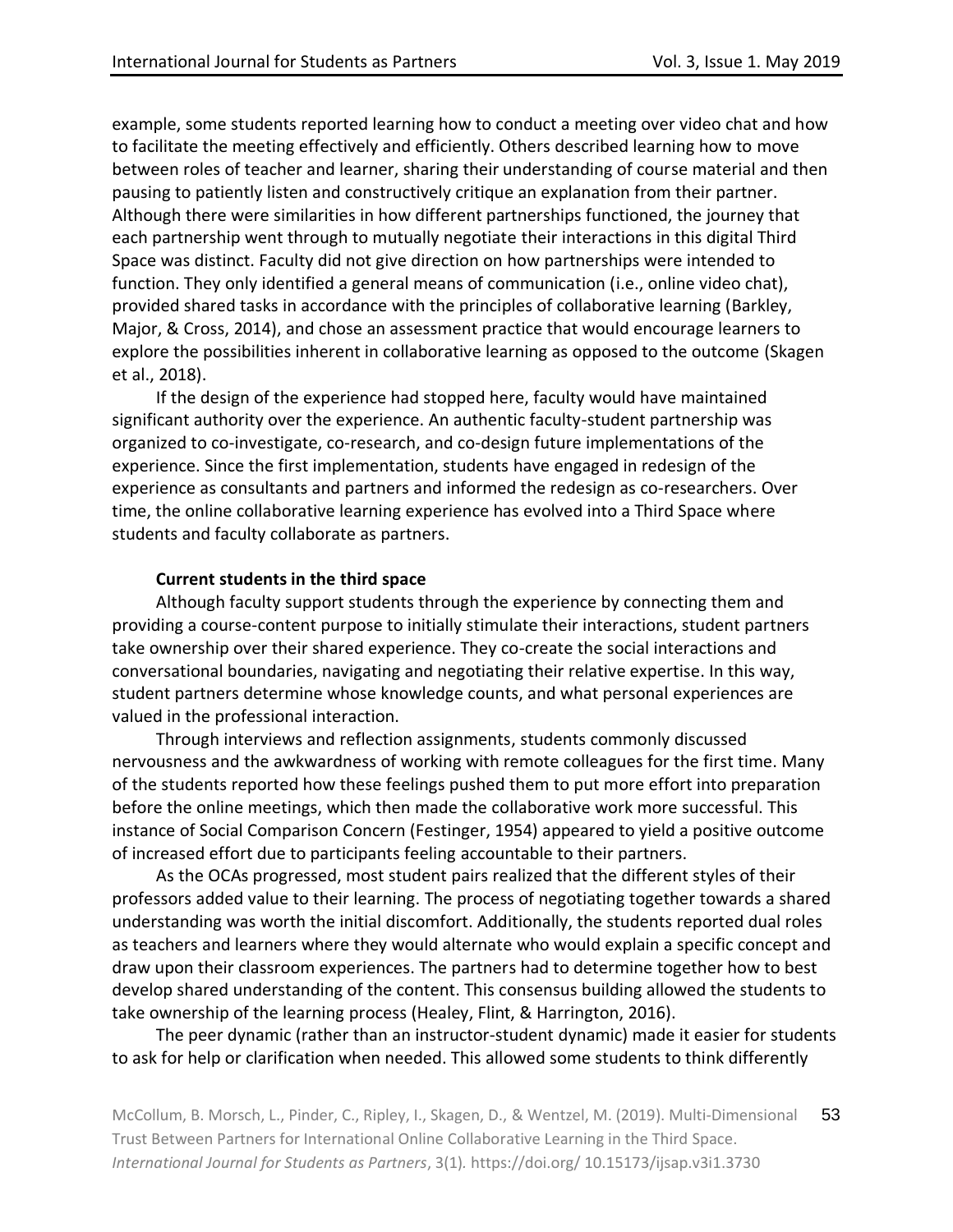about who they are or what they might be able to achieve. Consider the following example reflection from a student:

*The skill that they [my two partners] both have is actually a skill that I had to learn during the term because I was kind of hesitant to say when I thought something was wrong and why*... *So I actually had to learn how to do that and be confident sharing my ideas and giving and sharing criticism.*

Student participants have contributed as consultants in redesigning the collaborative activity. One example comes from the first year of the project. Students at one campus were required to record and submit the video chat to their instructor. When the researchers reviewed the reflections and interviews, it became apparent that this seemingly small addition added significant stress to the activity and distracted students from the main focus of disciplinary communication. This video recording requirement was removed from all subsequent iterations of the activity.

Although students experienced barriers of being unfamiliar with each other and the process used in the OCAs, they soon took ownership of conducting the learning process and determining the learning outcomes achieved. Their feedback to the faculty throughout the process directly influenced future iterations of the OCAs.

#### **Former students in the Third Space**

Redesign of the OCAs over several years involved partnership with undergraduate research students. All of these co-researchers had previously completed the course, and many had also experienced the OCAs as learners and brought their experience to the research. Student research partners collaborated on experimental design, conducted all research interviews, collaborated over video chat with the international research team for data analysis, and co-authored manuscripts. Their perspective as near-peers of students in the course improved the data collection, as learners openly shared their opinions about the benefits and barriers of online collaborative learning (McCollum et al., in press).

Student research partners also worked with faculty to identify several problem areas of the OCAs and helped design the revisions. Perhaps the most significant redesign involved the student reflections. In the first iteration, reflections were completed collaboratively during the online meeting. Students and faculty agreed that submitted reflections were not meeting the learning goals. Student researchers who had experienced the OCAs as learners provided a deeper perspective on the challenges of reflecting on content knowledge acquisition with their partner during the online meeting. As a result, the faculty and student researchers redesigned the reflection components of the OCAs to be done individually after the online meetings. Furthermore, the focus of the reflections was changed to promote contemplation on skills development and experiences of online learning with a remote partner. This improved the quality of introspection and appreciation of the experience. Student partner engagement with the instructors at three universities directly influenced future iterations of the OCAs. The contributions of these student partners were integral to each of these improvements.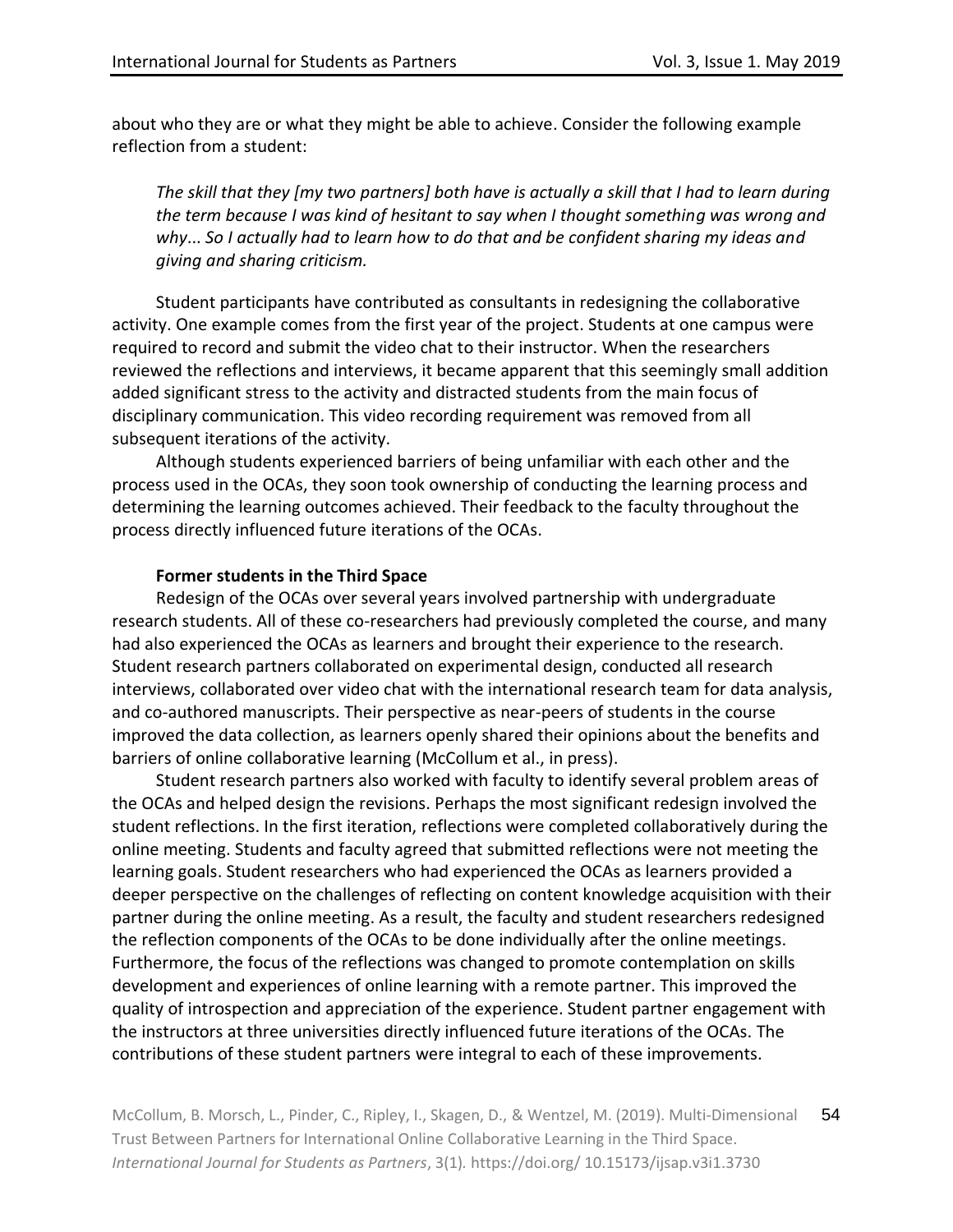## **Emergence of trust**

Developing a pedagogy that employs a constant feedback loop through consultations and partnerships among current students, former students, and faculty allowed for the emergence of trust between parties. Student reflections after each OCA revealed that they recognized the value of this digital Third Space and provided on-going input on the redesign of the assignments. Furthermore, a "Letter from a Mentor" reflection is being used to guide current students on how they can interact with their OCA partner to co-create a shared learning environment.

Rather than being overly restrictive, the OCAs maintained flexibility in regards to how students employ the verbal, written, and symbolic modes of communication during their collaborative meetings. Thus, faculty trusted students to decide what technologies to use to organize and conduct their video conferencing meetings and for communication of content (i.e., oral, written, and symbolic communication), further putting an emphasis on students creating their own success in the assignments. For this reason, OCAs were not assessed for accuracy. Rather, the assignments were graded for evidence of collaborative effort and skill development.

Each year, a segment of students is initially unconvinced that organic chemistry should include assignments that stimulate professional skills rather than solely focusing on content knowledge. As a result of our SaP redesign efforts for the OCAs, faculty now invite students to engage in a classroom discussion and personalized contemplation about the purpose of OCAs. Students report becoming more aware of how these assignments increase their professional skills and that they have assumed ownership over which professional skills they prioritize.

Finally, one of the benefits of the OCAs was to have students develop trust in an unfamiliar professional colleague within the Third Space. In our experience, assignments requiring group work are often viewed as tedious and annoying to students, a perspective supported in the literature (Paterson, 2011). In contrast, by emphasizing the collaborative process and skill development rather than content accuracy alone, our students were able to work as co-learners and co-teachers and further experience the values of each role. Alternating between roles was an intentional design element of the OCAs. Though course content was the same across the three universities, faculty explanations in class and textbooks varied. The collaborative process that encouraged students to teach and learn from each other empowered them to share their varied descriptions of chemical phenomena.

Students reported needing to be more prepared for the experience than other collaborative projects. Specifically, they needed to know the content well enough to teach it to a remote peer who had not shared their classroom experience. Through this process, students learned professional skills such as preparation and promptness and how to trust an unfamiliar peer and earn trust in return, and they developed skills as a supportive peer collaborator. The emergence of trust between student partners is illustrated in the quote below from a student reflection:

# *Working with someone in a different country is not like working with study groups at the same school. You will benefit from a new point of view, a way of thinking coming from a different teaching style, and classes going at varying rates. My partner and I often*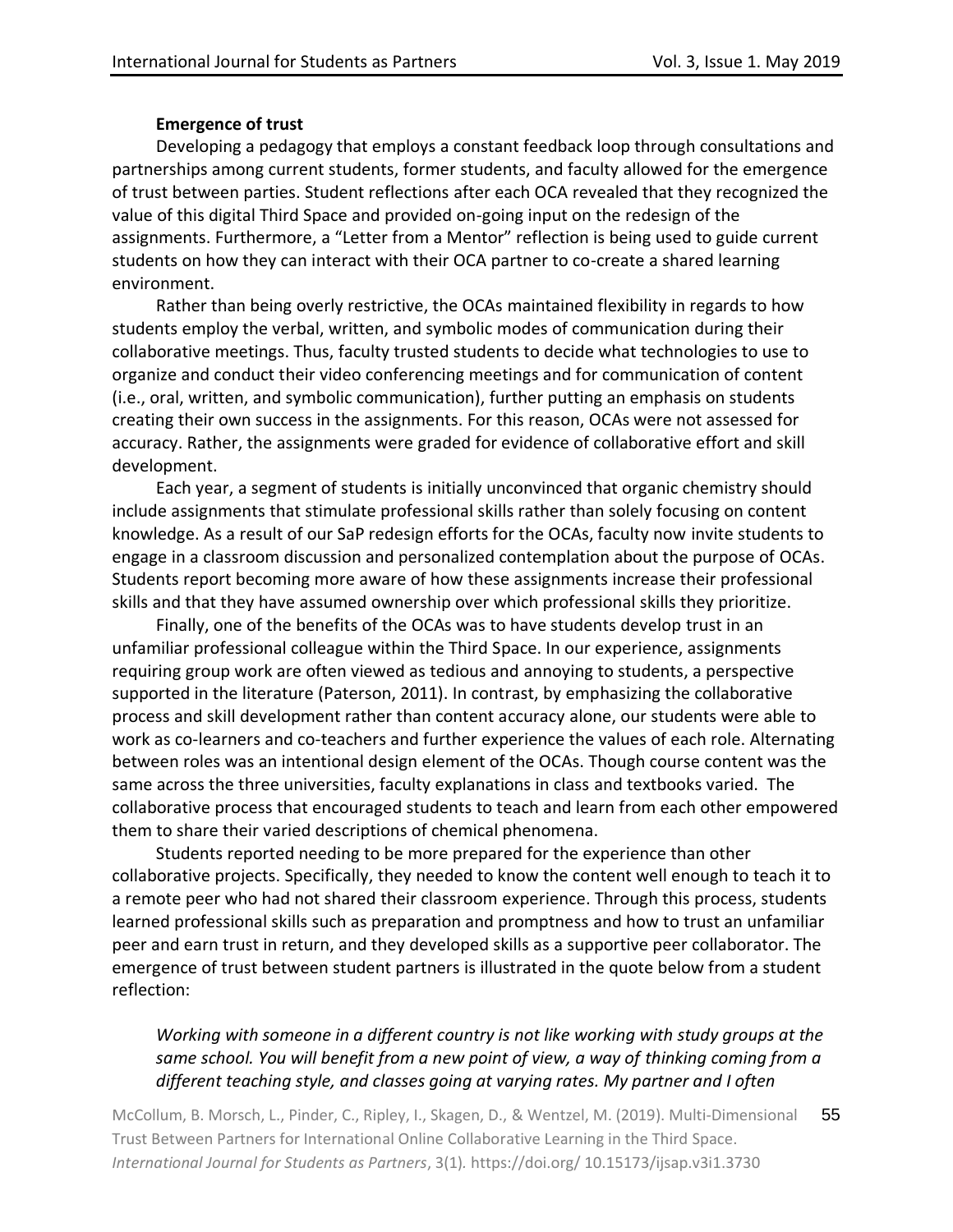*collaborate outside of these video chats as well, which I highly suggest. Through these connections one may become a better teacher, and a better listener.*

This student did not know their partner prior to the experience, and yet they forged a mutual trust wherein they willingly worked together beyond the OCAs, benefitting from each other's ways of thinking and embracing the roles of co-teachers and co-learners. They trusted their partner's ability to comprehend the material, to prepare for meetings, and to contribute to their own learning in a meaningful way.

## IMPACT AND FUTURE DIRECTIONS

OCAs impacted current and former students as partners and collaborators with their professors. Trust within and between these groups was the foundation for the shared learning and occupation of the Third Space. Following this shared experience students realized benefits of trusting each other to facilitate their learning. Numerous students began using video conferencing to study with their partners or locally with fellow classmates. The shared trust was not a common starting point with students having preconceived notions of group work. However, after the OCAs and upon multiple reflections, most students valued the ability to learn on their own terms and in a space of their choosing, as shown in the student comment below:

*Doing the exercises together can help you pinpoint common mistakes and misconceptions. I hate working in groups, and I had never studied with someone else before, but it still had benefits for me, and my partner and I learnt a lot from each other.*

Our experience in designing and redesigning a series of collaborative learning assignments with student consultants and partners has revealed some of the challenges and benefits of this type of initiative. Beyond the course content, students report increases in ownership over their learning and trust in others to support their learning in a digital learning environment. Students describe new understanding of themselves as emerging professionals. It is these aspects of the learning—ownership over the learning, trust in others, and student input on design—that transform the learning environment into a Third Space. Additional research is needed that explores how "space" shapes trust and human interactions, and how hierarchies evolve or dissolve in digital spaces as expertise is redefined. We plan to explore additional avenues for providing students further control over the professional skills they develop through the Third Space of online collaborative learning.

# NOTE ON CONTRIBUTORS

**Brett McCollum** *is a Professor of Chemistry at Mount Royal University in Calgary, Canada, a 3M National Teaching Fellow, a Nexen Scholar of Teaching and Learning, and an MRU Distinguished Faculty Member. He is an Apple Distinguished Educator and an Associate Editor of LibreTexts OER.*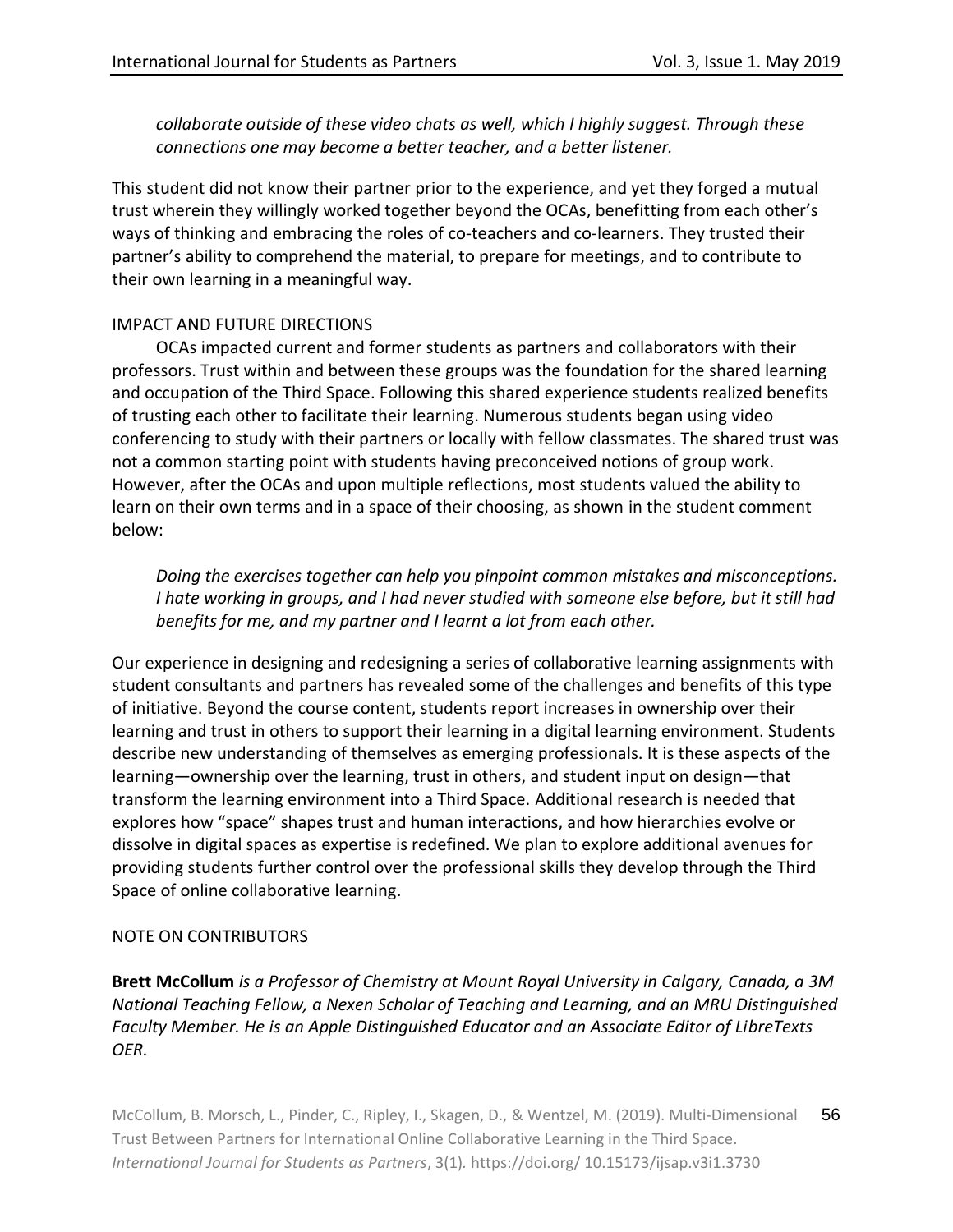*Layne Morsch is an Associate Professor of Chemistry at University of Illinois Springfield where his teaching has been recognized by the College Faculty Excellence in Teaching Award and two University Awards; the Burks Oakley II Distinguished Online Teaching Award and the Pearson Award for Outstanding Teaching. He is an Apple Distinguished Educator and Curator for LibreText OER.*

**Chantz Pinder** *is an undergraduate student at University of Illinois Springfield. His research activity was supported by a UIS College of Liberal Arts and Sciences Student-Faculty Creative Activities award.*

**Isaiah Ripley** *is an undergraduate student at Augsburg University in Minneapolis, MN. His research activity was supported by a Sundquist family grant*.

**Darlene Skagen** *is an undergraduate student at Mount Royal University in Calgary, Canada. Her research activity was supported by an Alberta STEP grant.*

**Michael Wentzel** *is an Associate Professor of Chemistry at Augsburg University in Minneapolis, MN where his teaching has been recognized by the Augsburg student government as Professor of the Year 2017-18. He also is a 2018 Science Communication Fellow for Advancing Green Chemistry.*

#### REFERENCES

- Acai, A., Akesson, B., Allen, M., Chen, V., Mathany, C., McCollum, B., Spencer, J., & Verwoord, R. E. (2017). Success in student-faculty/staff SoTL partnerships: Motivations, challenges, power, and definitions. *The Canadian Journal for the Scholarship of Teaching and Learning*, *8*(2)[. https://doi.org/10.5206/cjsotl-rcacea.2017.2.8](https://doi.org/10.5206/cjsotl-rcacea.2017.2.8)
- Barkley, E. F., Major, C. H., & Cross, K. P. (2014). *Collaborative learning techniques: A handbook for college faculty* (2nd ed.). CA, USA: Jossey-Bass.
- Bhabha, H. (1994). *The location of culture*. London: Routledge.
- Bovill, C. & Felten, P. (2016). Cultivating student-staff partnerships through research and practice. *International Journal for Academic Development*, *21*(1), 1-3, <https://doi.org/10.1080/1360144X.2016.1124965>
- Bovill, C., Cook-Sather, A., Felten, P., Millard, L., & Moore-Cherry, N. (2016). Addressing potential challenges in co-creating learning and teaching: Overcoming resistance, navigating institutional norms and ensuring inclusivity in student-staff partnerships. *Higher Education*, *71*(2), 195-208. <https://doi.org/10.1007/s10734-015-9896-4>
- Braun, V. & Clarke, V. (2006). Using thematic analysis in psychology. *Qualitative Research in Psychology, 3*(2), 77-101. <https://doi.org/10.1191/1478088706qp063oa>
- Cliffe, A., Cook-Sather, A., Healey, M., Healey, R., Marquis, E., Matthews, K. E., Mercer-Mapstone, L., Ntem, A., Puri, V., & Woolmer, C. (2017). Launching a journal about and through students as partners. *International Journal for Students as Partners*, *1*(1). <https://doi.org/10.15173/ijsap.v1i1.3194>

McCollum, B. Morsch, L., Pinder, C., Ripley, I., Skagen, D., & Wentzel, M. (2019). Multi-Dimensional Trust Between Partners for International Online Collaborative Learning in the Third Space. *International Journal for Students as Partners*, 3(1)*.* https://doi.org/ 10.15173/ijsap.v3i1.3730 57 Cook-Sather, Bovill, C., Felten, P. (2014). *Engaging students as partners in learning and*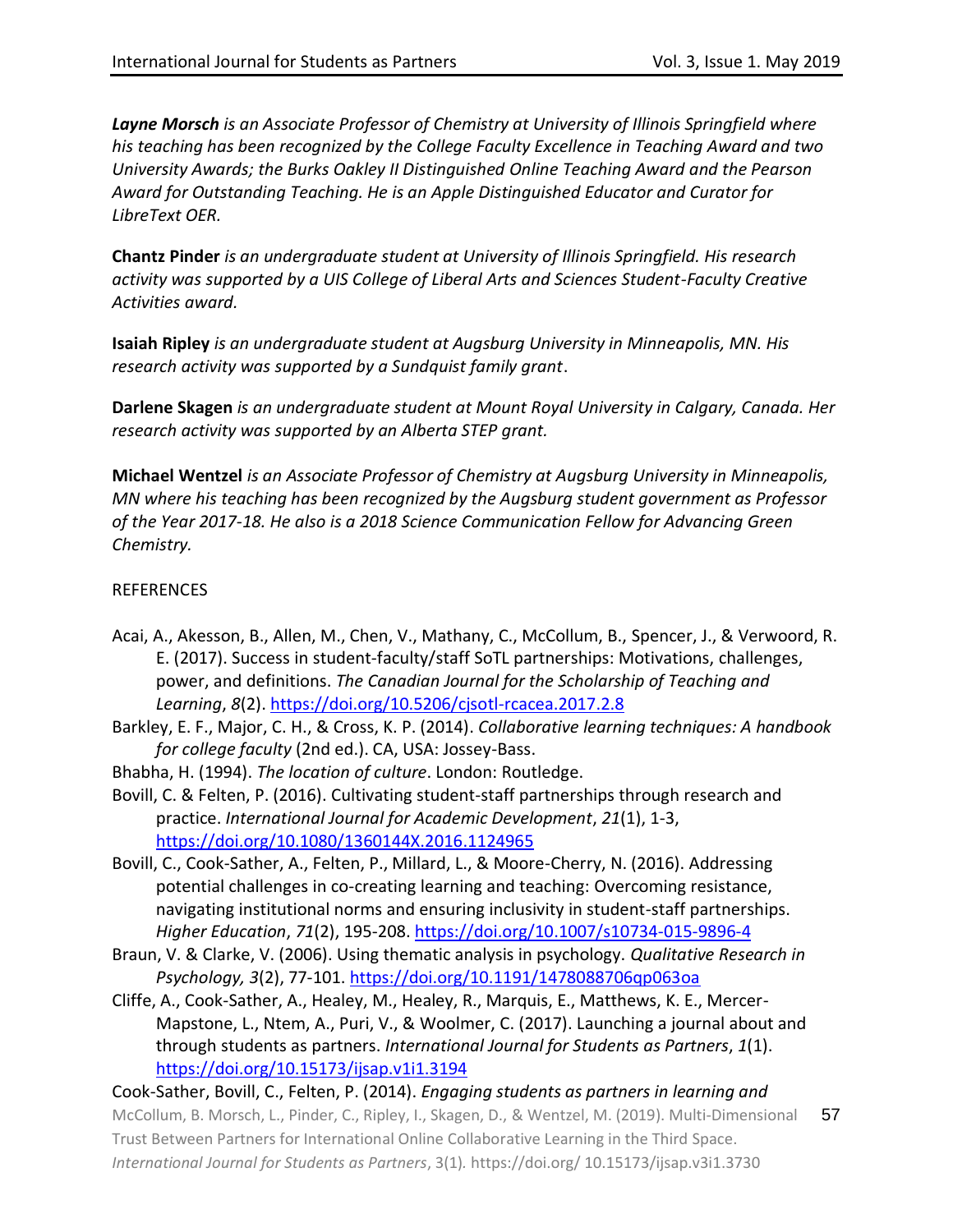*teaching*. San Francisco, CA: Jossey-Bass.

- Festinger, L. (1954). A theory of social comparison processes. *Human Relations*, 7, 117-140. <https://doi.org/10.1177/001872675400700202>
- Gutiérrez, K. (2008). Developing a sociocultural literacy in the third space. *Reading Research Quarterly, 43*(2), 148-164. <https://doi.org/10.1598/RRQ.43.2.3>
- Healey, M., Flint, A., & Harrington, K. (2014). *Engagement through partnership: Students as partners in learning and teaching in higher education*. Heslington, UK: The Higher Education Academy. Retrieved from [https://www.heacademy.ac.uk/sites/default/files/resources/engagement\\_through\\_partn](https://www.heacademy.ac.uk/sites/default/files/resources/engagement_through_partnership.pdf) [ership.pdf](https://www.heacademy.ac.uk/sites/default/files/resources/engagement_through_partnership.pdf)
- Healey, M., Flint, A., & Harrington, K. (2016). Students as partners: Reflections on a conceptual model. *Teaching & Learning Inquiry, 4*(2). <https://doi.org/10.20343/teachlearninqu.4.2.3>
- International Union of Pure and Applied Chemistry (IPUAC). (n.d.). Who we are: Strategic plan. Retrieved fro[m https://iupac.org/who-we-are/strategic-plan/](https://iupac.org/who-we-are/strategic-plan/)
- McCollum, B., Fleming, C., Plotnikoff, K., & Skagen, D. (2017). Relationships in the flipped classroom. *The Canadian Journal for the Scholarship of Teaching and Learning*, *8*(3). <https://doi.org/10.5206/cjsotl-rcacea.2017.3.8>
- McCollum, B., Morsch, L., Skagen, D., & Shokoples, B. (in press). Overcoming barriers for implementing international online collaborative assignments in chemistry. *The Canadian Journal for the Scholarship of Teaching and Learning.*
- McCollum, B., & Morsch, L. (2019). Reading and relationships in organic chemistry. Manuscript submitted for publication.
- Murphy, B., Nixon, S., Brooman, S., & Fearon, D. (2017). "I am wary of giving too much power to students:" Addressing the "but" in the principle of staff-student partnership. *International Journal for Students as Partners, 1*(1). <https://doi.org/10.15173/ijsap.v1i1.3055>
- Paterson, K. (2011). The darkside of collaboration: A pilot study. University of Alberta Education and Research Archive.<https://doi.org/10.7939/R3J67934J>
- Potter, J. & McDougall, J. (2017). *Digital media, culture and education: Theorising Third Space literacies.* Basingstoke, UK: Palgrave MacMillan.
- Skagen, D., McCollum, B., Morsch, L. & Shokoples, B. (2018). Developing communication confidence and professional identity in chemistry through international online collaborative learning. *Chemistry Education Research and Practice, 19*(2), 567-582. <https://doi.org/10.1039/C7RP00220C>
- Skagen, D., McCollum, B., Morsch, L. & Wentzel, M. (2019). "Chemistry is talked about the same way everywhere": Global learning through international collaborative learning partnerships. Manuscript in preparation.
- Soja, E. W. (1996). *Thirdspace journeys to Los Angeles and other real-and-imagined places*. Malden, MA: Blackwell Publishers.
- Sundberg, K., Josephson, A., Reeves, S., & Nordquist, J. (2017). Power and resistance: Leading change in medical education. *Studies in Higher Education, 42*(3), 445-462. <http://dx.doi.org/10.1080/03075079.2015.1052735>
- Wegner, D. (2011). Transitional writing and "Third Space" learning: Professional writing